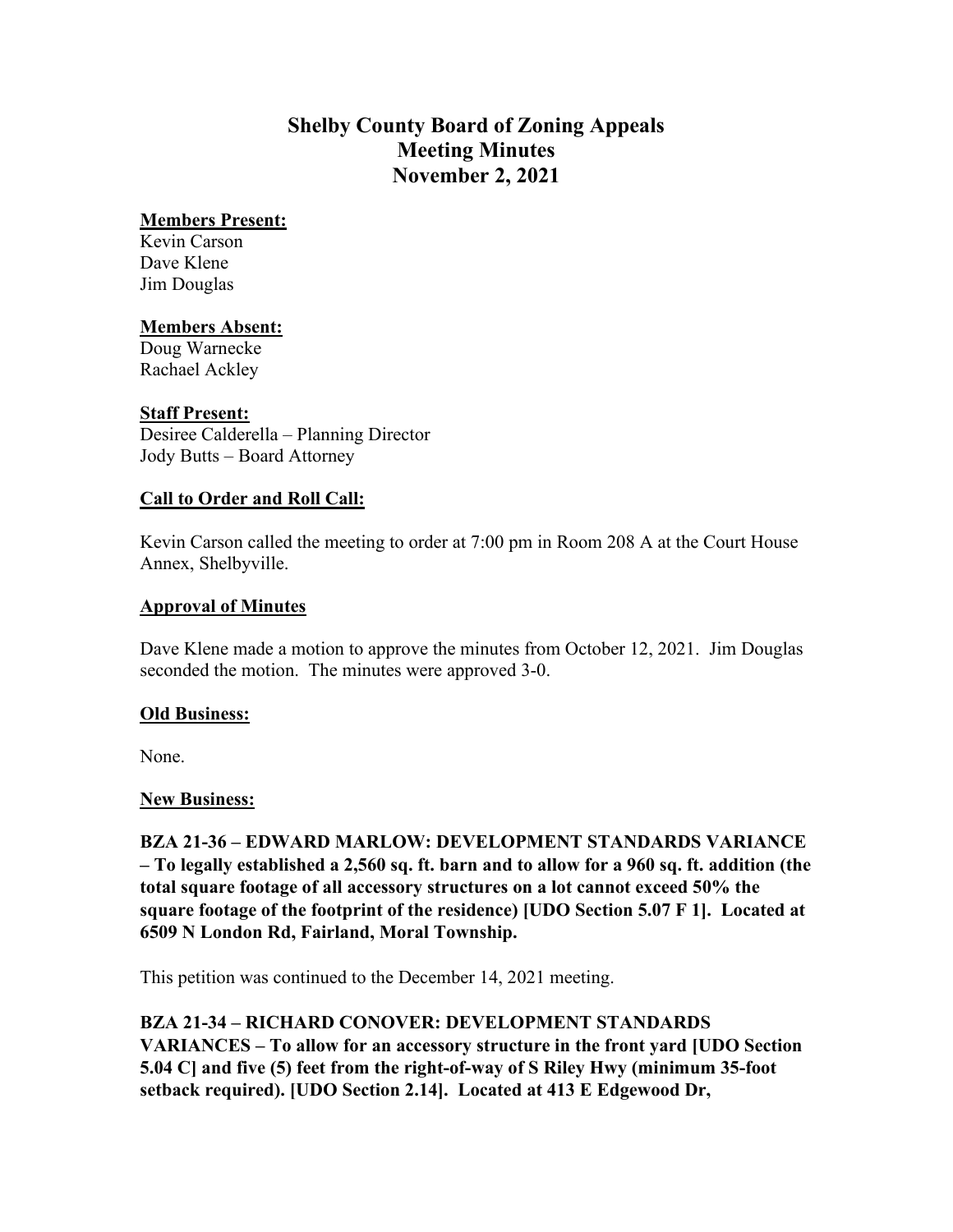## **Shelbyville, Addison Township.**

Desiree Calderella read the petition into the record and stated that Staff recommends approval.

Richard Conover stated that he planned to store a boat, car, lawnmower and other items in the structure.

The Board opened the hearing for public comment. There was none. The Board closed the public comment portion of the hearing.

Q: Jim Douglas – Will you install a driveway? A: Richard Conover – Yes, a gravel driveway from Edgewood Dr.

Desiree Calderella stated that the County would require a driveway permit.

The Board had a discussion regarding which properties in the area fell within the City's jurisdiction and within the County's jurisdiction.

Kevin Carson stated that the Mayor of Shelbyville stated that the City would not allow the proposed structure if the property fell within city limits.

Q: Jim Douglas – What will be the height of the structure? A: Richard Conover – Under twenty feet.

Q: Jim Douglas – Have you considered connecting the structure to the house? A: Richard Conover – No.

Q: Kevin Carson – Have you considered placing the structure in the rear yard? A: Richard Conover – No, because of the location of the septic system.

Jim Douglas made a motion to vote on the petition and Dave Klene seconded the motion. Kevin Carson & Jim Douglas voted to deny the petition and Dave Klene voted to approve the petition. The petition was automatically **CONTINUED** due to lack of majority vote.

## **Discussion**

**BZA 21-33 – AREC BURTON: DEVELOPMENT STANDARDS VARIANCE – To allow the front facade of a primary structure to be oriented greater than ten-degrees from the road [UDO Sec. 5.11 A]. Located at 10889 S 350 E, Flat Rock, Nobel Township.**

Desiree Calderella explained the details of the case and stated that the Hearing Officer had approved this case on October 14, 2021.

## **BZA 21-37 – GLEN KUNTZ: DEVELOPMENT STANDARDS VARIANCES – To**